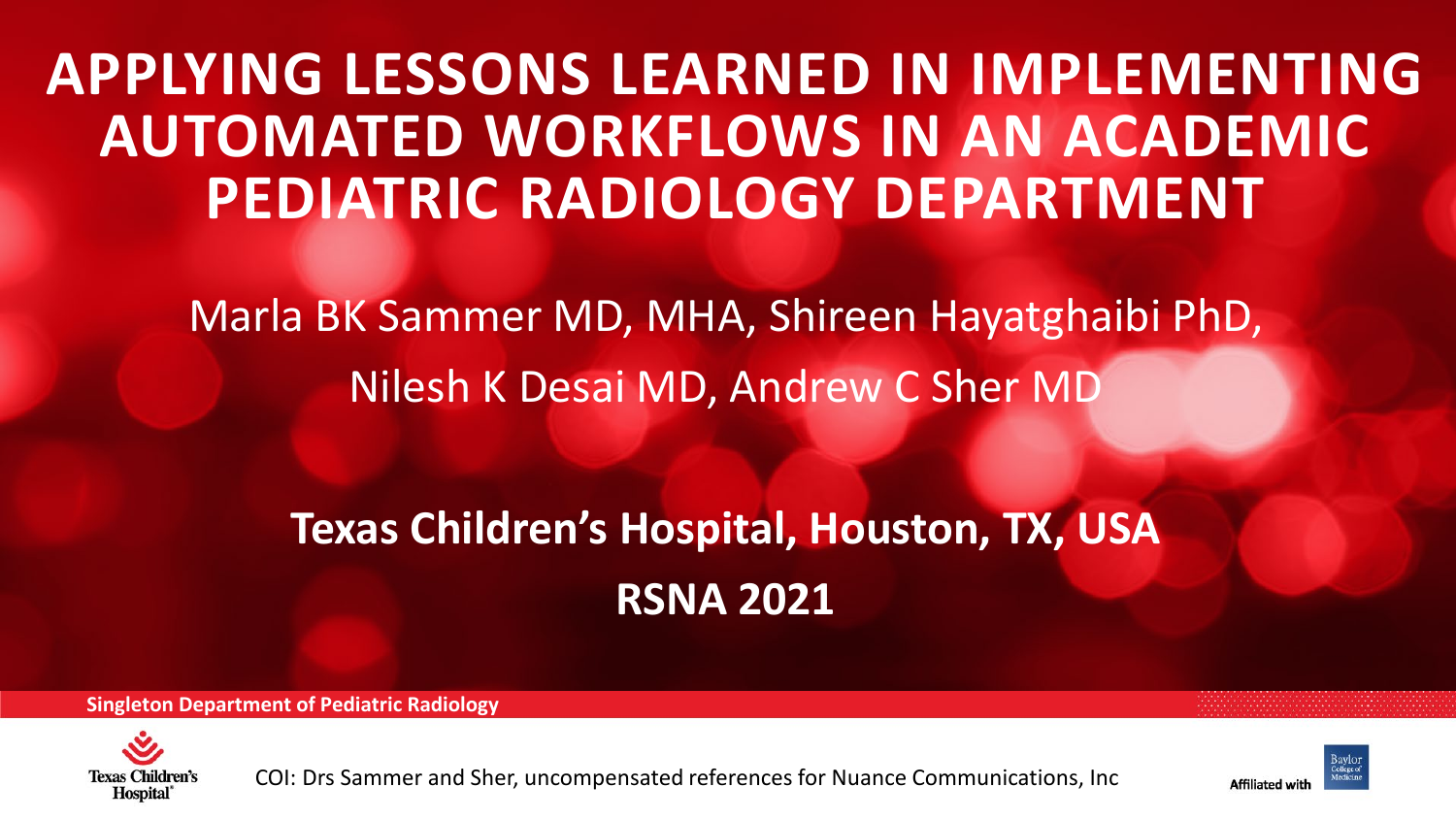## **BACKGROUND**

- Automating radiology department workflows can provide quality improvement. However, deploying new workflows can also pose risks of harm, in part depending on operationalization. Furthermore, radiologists may not embrace the use of automated workflows
- A framework for pre-planning workflow changes is proposed, based on lessons learned from deploying automation in our department
- Specifically, here, post-mortem analysis from an earlier Body Division workflow automation deployment to prevent backlogs of radiographs was applied for a *different* subsequent operational workflow change to balance wRVU workloads in the Neuroradiology Division



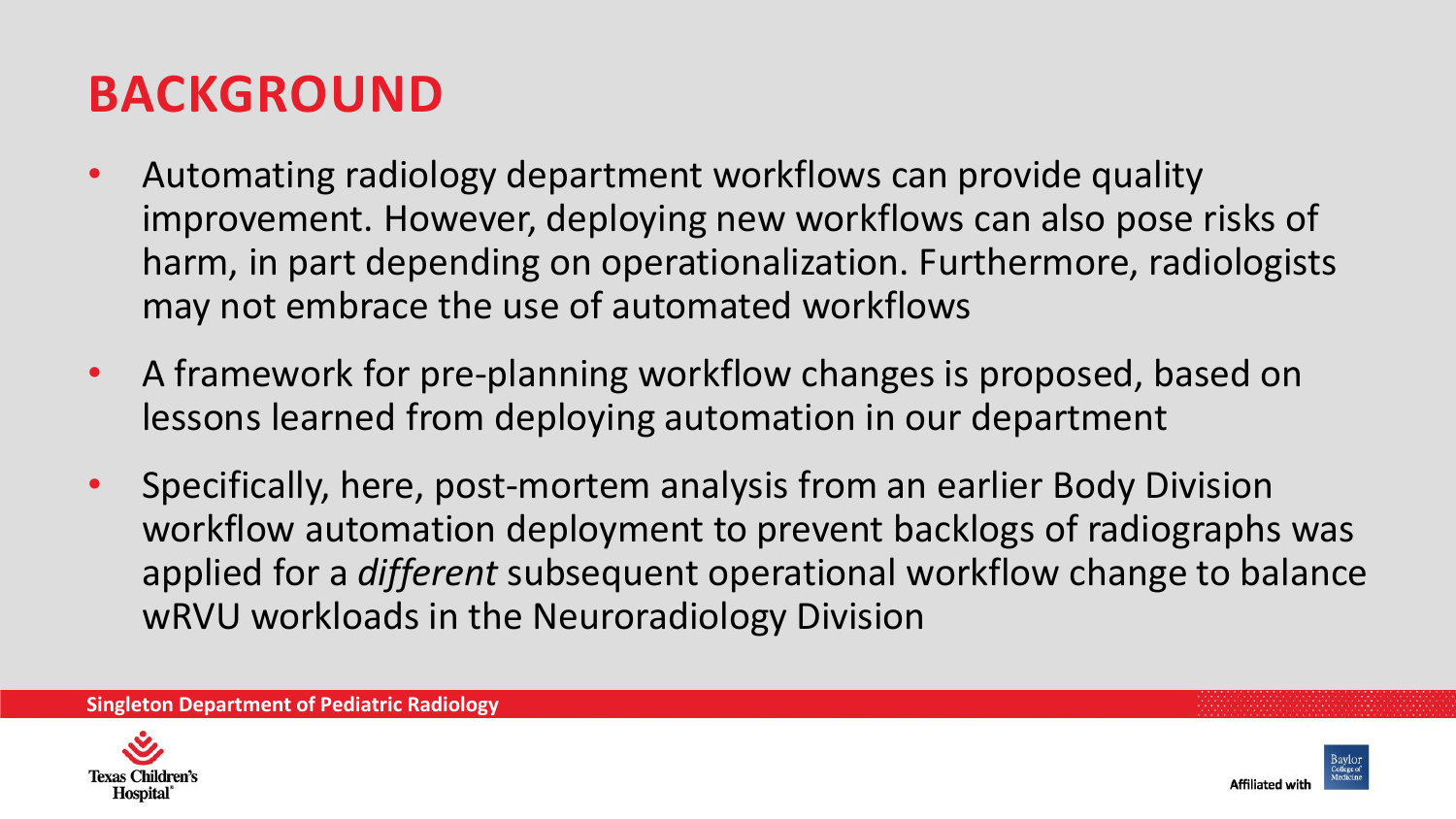## **LOCAL SETTING**

• Academic, diagnostic work compartmentalized into Body and Neuroradiology (Neuro) Divisions





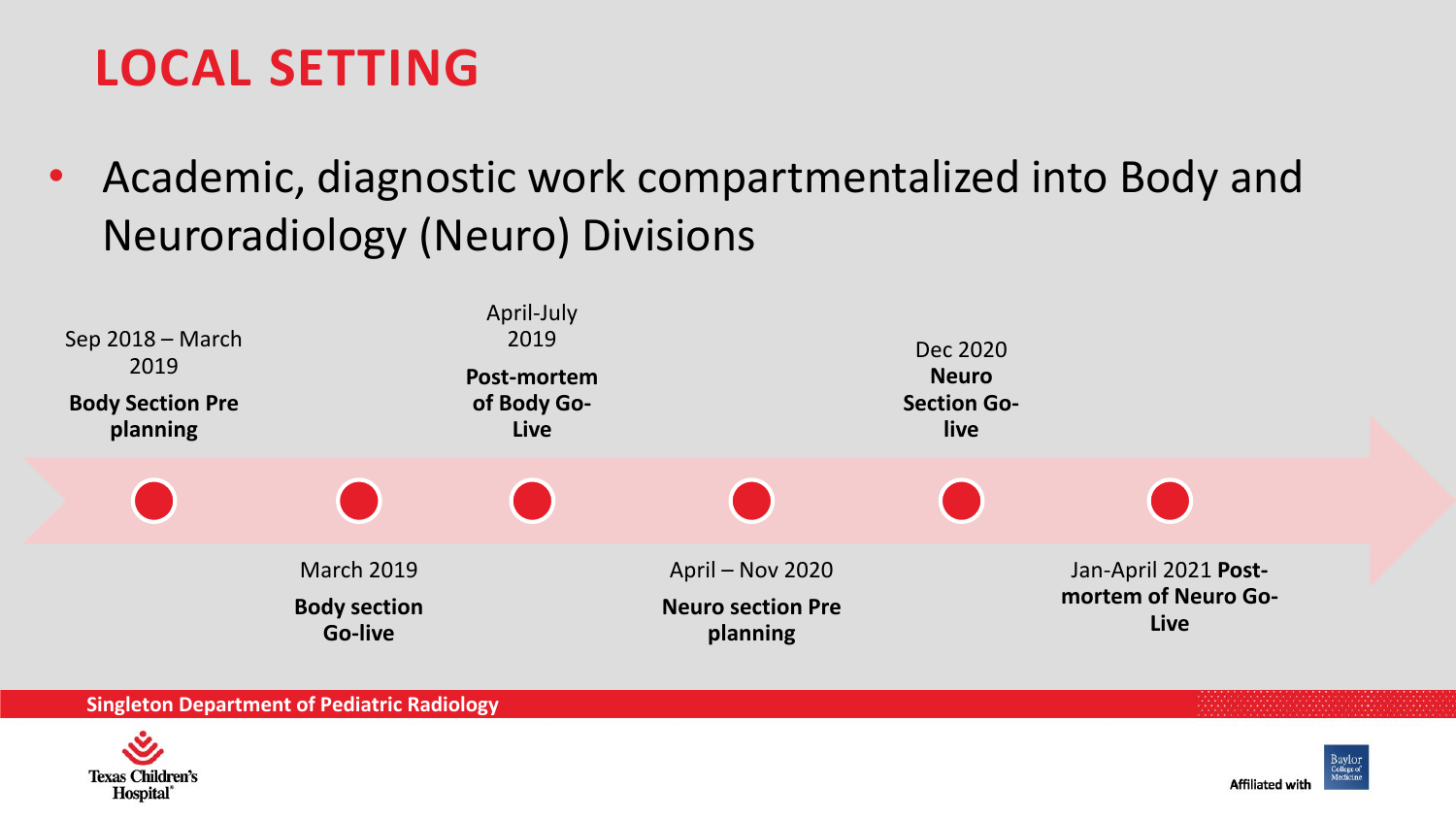## **PHASES WITH KEY SUCCESS METRICS**

- Planning Establish engaged multidisciplinary team
- Building Apply lessons learned from initial deployment to subsequent section
- Testing Create simulation program using real workflow data to analyze potential changes in workflow based on automated algorithm options
- Data Analysis Run program in background to allow data gathering for analysis prior to go-live
- Full Operationalization Capitalize on trust created from prior steps to ensure buy-in to culture change



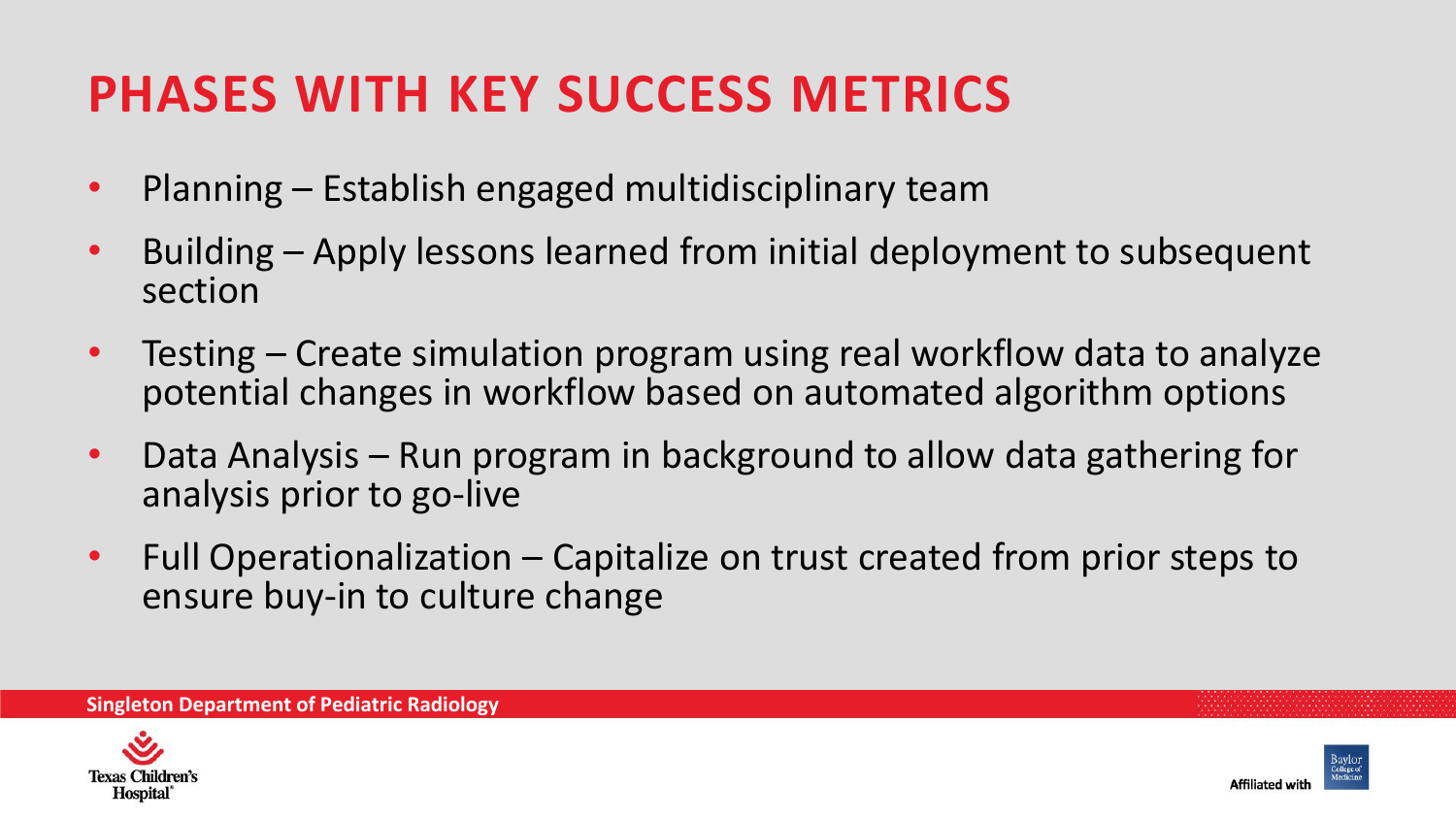## **PLANNING:**  *ESTABLISH ENGAGED MULTIDISCIPLINARY TEAM*

• Ensure stakeholder input maximized with multiple perspectives, indicated by example (ex) priorities below





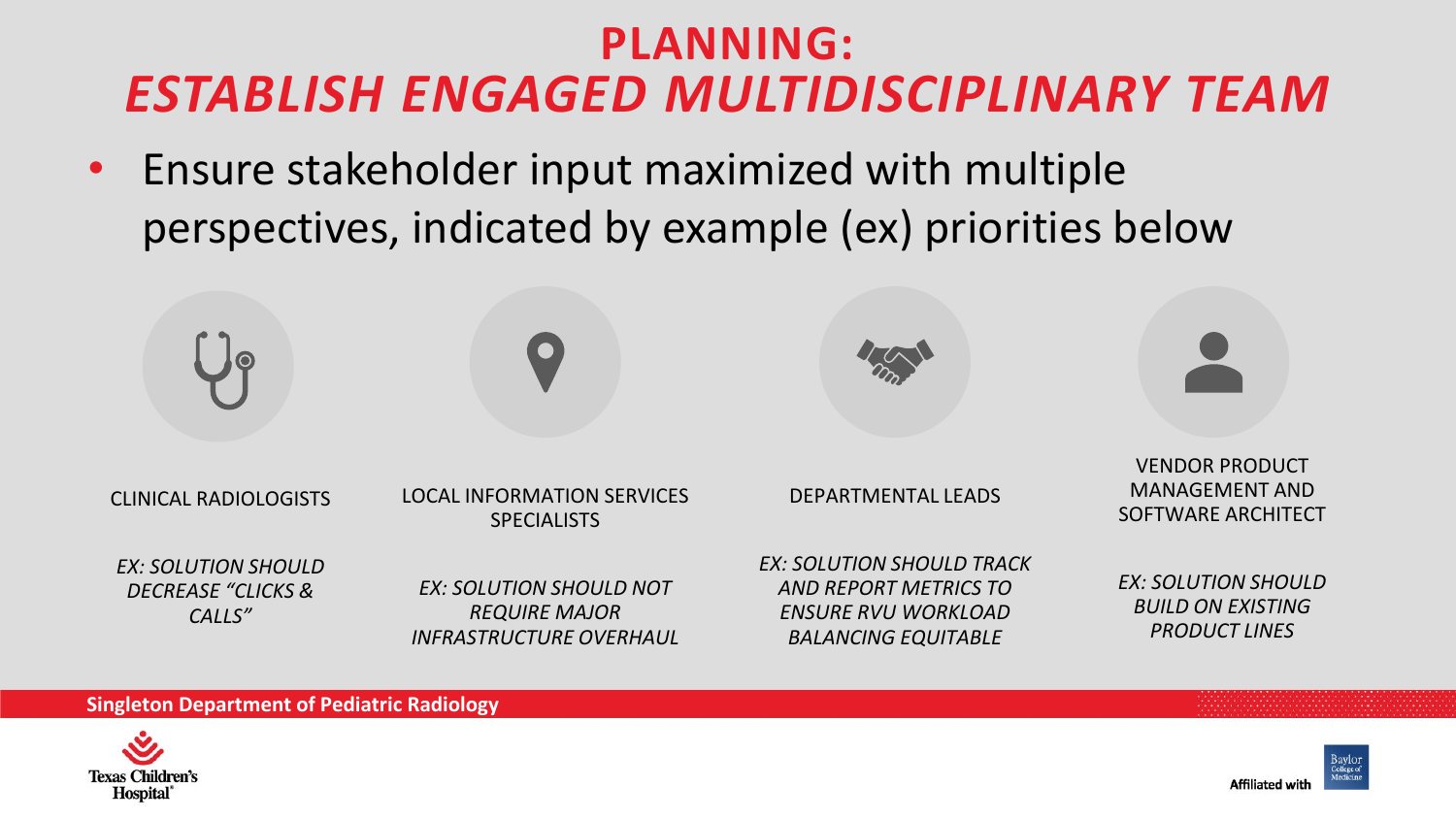### **BUILDING**  *APPLY LESSONS LEARNED FROM INITIAL DEPLOYMENT TO SUBSEQUENT DEPLOYMENT*

- Urgent need for improved audit function for troubleshooting
- Vendor added functionality for real-time analytics, which had not been available in the previous software solution go-live

| <b>Home - Rules</b> Exam Distributions $\bullet$ Restrictions / Rotations $\bullet$ Distribution Details $\bullet$ Reports $\bullet$ |                                                                                                                        |                                                             |                   |                                  |                              |                                                  |             |                    |                |                |  |  |
|--------------------------------------------------------------------------------------------------------------------------------------|------------------------------------------------------------------------------------------------------------------------|-------------------------------------------------------------|-------------------|----------------------------------|------------------------------|--------------------------------------------------|-------------|--------------------|----------------|----------------|--|--|
| <b>Reports</b>                                                                                                                       | Home - Rules Exam Distributions ▼ Restrictions / Rotations ▼ Distribution Details ▼ Reports ▼<br><b>Exam Histories</b> |                                                             |                   |                                  |                              |                                                  |             |                    |                |                |  |  |
| Exams Not Read On Time<br>Daily Distributions Grouped by Rule and Filter<br><b>Average Daily Target Full Time</b>                    |                                                                                                                        | Exams (0) <sup>th</sup> October 16, 2021 - October 16, 2021 | e entries         | <b>CurrentDistributionStatus</b> | DistributionDt   CompletedDt | FinalDt <sup>11</sup> Details                    | <b>Part</b> |                    |                |                |  |  |
|                                                                                                                                      | ◎ 2021                                                                                                                 | Search Accession                                            | Search ExamStatus | Search RuleName                  | Search TargetName            | Search CurrentDistribution Search DistributionDt |             | Search CompletedDt | Search FinalDt | <b>Details</b> |  |  |
| <b>Singleton Department of Pediatric Radiology</b>                                                                                   |                                                                                                                        |                                                             |                   |                                  |                              |                                                  |             |                    |                |                |  |  |



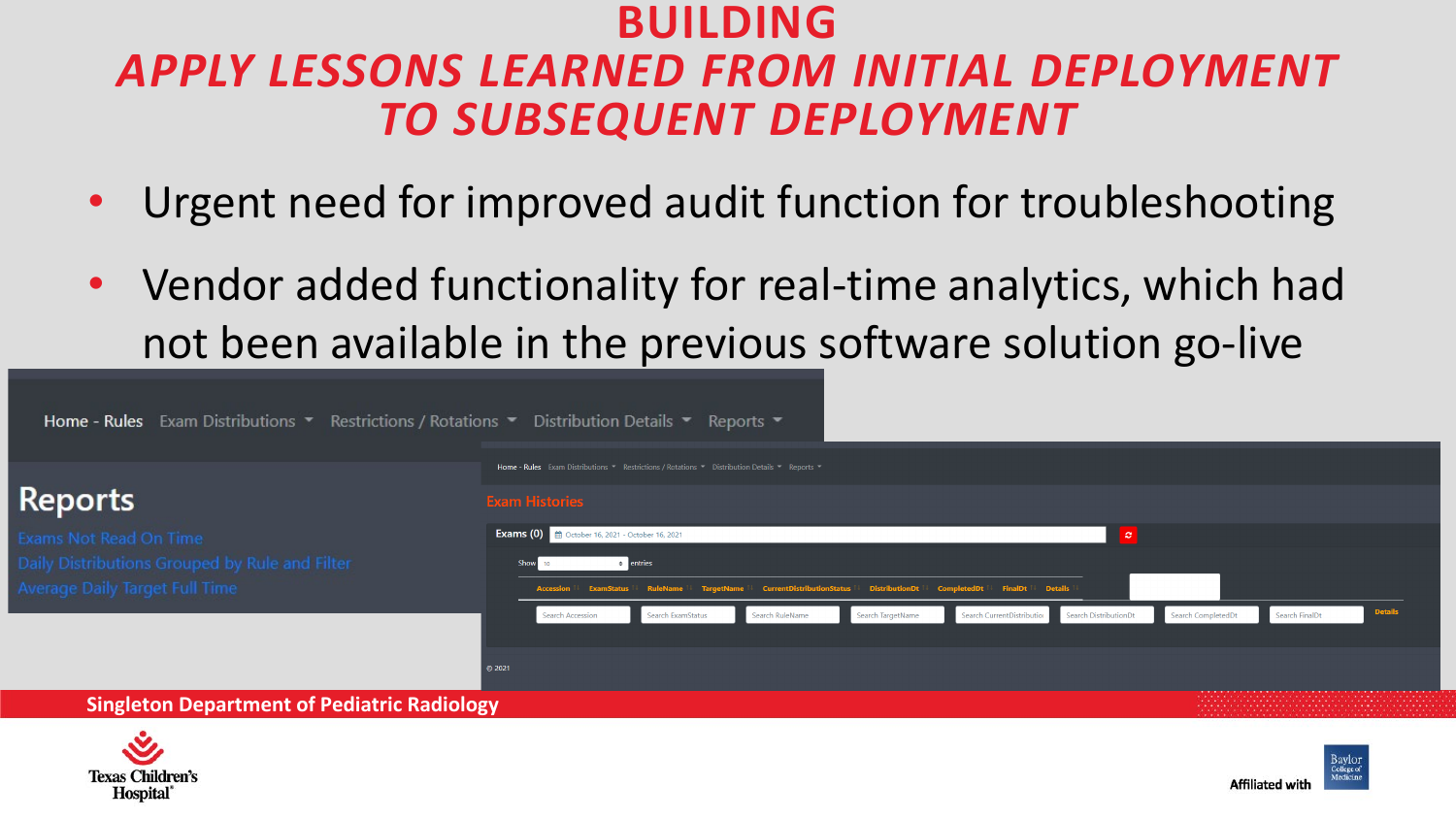### **TESTING**  *CREATE SIMULATION PROGRAM TO PREDICT IMPACT AT OPERATIONALIZATION*

• Virtual Distributor simulation was created to analyze historical workflow data and optimize intended changes in workflow based on different automated workflow algorithm options

|                | A                     | B                  |                       | D           | 夏・日本町高品質                                                 |
|----------------|-----------------------|--------------------|-----------------------|-------------|----------------------------------------------------------|
|                | <b>Accession</b>      | <b>Destination</b> | <b>DistributionDt</b> | fDateTime   | <b>Generall</b>                                          |
| $\overline{2}$ | a100                  | Rad4               | 2:04:00 PM            | 2:26:00 PM  | Private Sub SortObje<br>Dim it As Radiol                 |
| 3              | a101                  | Rad4               | 2:42:00 PM            | 3:05:00 PM  | Dim arrList As O<br>Dim comp As New                      |
| 4              | a102                  | Rad4               | 2:52:00 PM            | 3:20:00 PM  | $Set$ arrList = $Cr$                                     |
| 5.             | a103                  | Rad4               | 5:09:00 PM            | 5:33:00 PM  | For Each i In userLi<br>arrList.Add i 'u                 |
| 6              | a104                  | Rad4               | 5:09:00 PM            | 5:44:00 PM  | Next i<br>' set MyComparer                               |
|                | a105                  | Rad4               | 5:16:00 PM            | 5:38:00 PM  | comp.setCurrentT<br>'Dynamic Algorit<br>If (sortingAlgor |
| 8              | a106                  | Rad4               | 6:21:00 PM            | 6:42:00 PM  | comp.SetSort<br>ElseIf (sortingA                         |
| 9              | a107                  | Rad1               | 9:07:00 AM            | 9:35:00 AM  | comp.SetSort<br>ElseIf (sortingA                         |
|                | $10$ a $108$          | Rad1               | 9:24:00 AM            | 9:52:00 AM  | comp.SetSort<br>Else<br>MsgBox "Erro                     |
|                | 11 a109               | Rad1               | 9:38:00 AM            | 10:03:00 AM | End If<br>' perform sortin                               |
|                | $12 \vert 4110 \vert$ | Rad1               | 9:55:00 AM            | 10:24:00 AM | arrList.Sort 2 c                                         |
|                | 13   3111             | Rad1               | 10:15:00 AM           | 10:49:00 AM | Dim tempRadsColl<br>Dim currentNumDi                     |
|                | 14 a112               | Rad1               | 10:29:00 AM           | 10:56:00 AM | $1 = 1$<br>If (sortingAlgor<br>For Each it               |
|                | $15$ a $113$          | Rad1               | 10:50:00 AM           | 11:22:00 AM | **Sorted<br>Debug, Pr                                    |
|                | $16$ a $114$          | Rad1               | 11:17:00 AM           | 11:41:00 AM | " Num Un<br>tempRads                                     |
|                | 17 a115               | Rad1               | 11:31:00 AM           | 11:52:00 AM | Next<br>Set userList                                     |





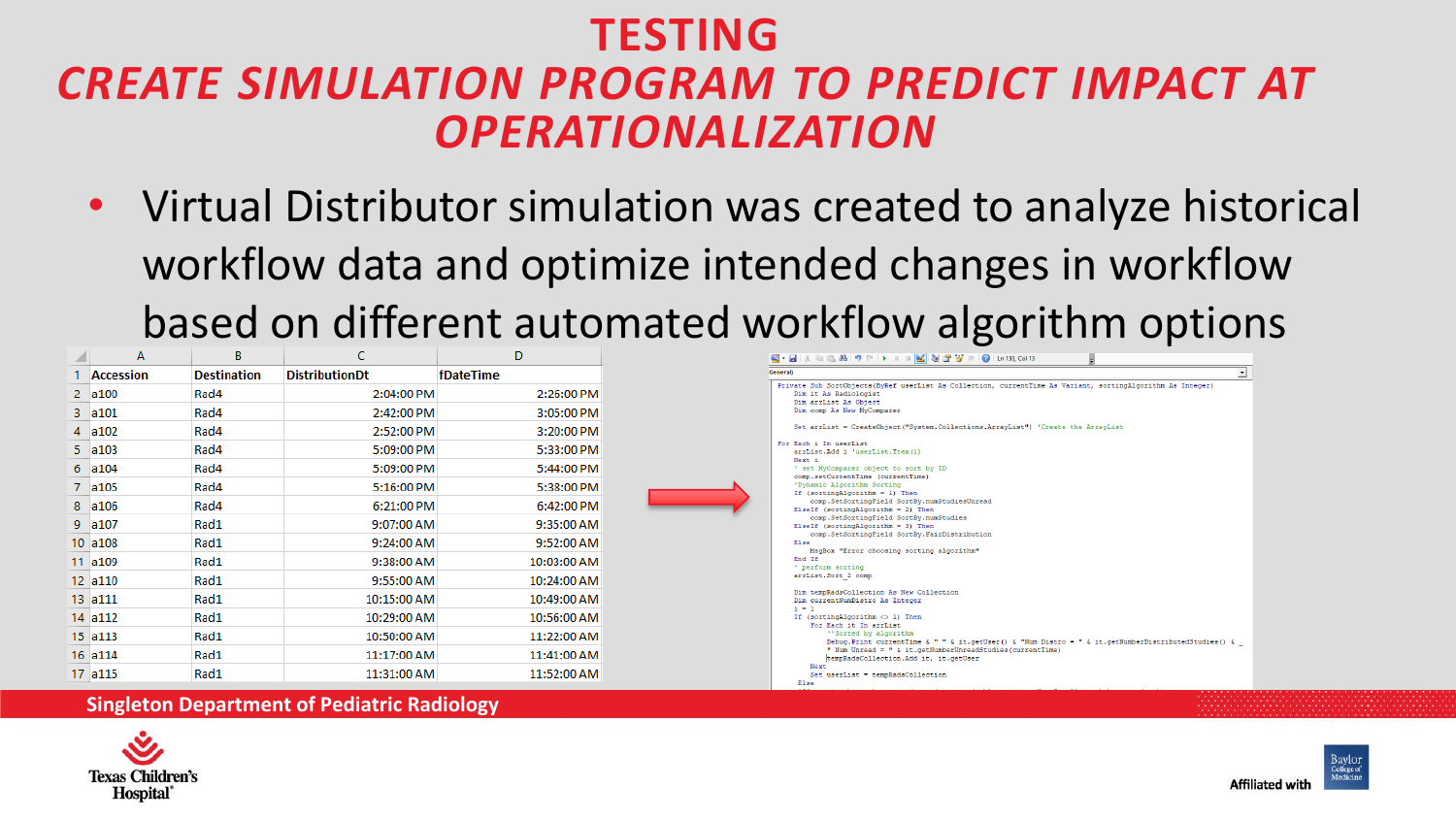### **DATA ANALYSIS** *RUN PROGRAM IN BACKGROUND TO ALLOW DATA GATHERING FOR ANALYSIS PRIOR TO GO-LIVE*

• By running the automation program in background, different algorithms could be compared, bugs can be identified and

| A           |                  |                         | D                     |                                                        |                   |          |                            |    |                                                         |                |    |                            |                                                                     |                   |    |                |                            |
|-------------|------------------|-------------------------|-----------------------|--------------------------------------------------------|-------------------|----------|----------------------------|----|---------------------------------------------------------|----------------|----|----------------------------|---------------------------------------------------------------------|-------------------|----|----------------|----------------------------|
| Rad         | <b>StartTime</b> | <b>EndTime</b>          | <b>Weighted Speed</b> |                                                        |                   |          |                            |    | fixed prior to go-live                                  |                |    |                            |                                                                     |                   |    |                |                            |
| $2$ Rad1    | 9:00 AM          | 5:00 PM                 |                       |                                                        |                   |          |                            |    |                                                         |                |    |                            |                                                                     |                   |    |                |                            |
| 3 Rad2      | 9:00 AM          | 5:00 PM                 |                       |                                                        |                   |          |                            |    |                                                         |                |    |                            |                                                                     |                   |    |                |                            |
| 4 Rad3      | 7:00 AM          | 3:00 PM                 |                       |                                                        |                   |          |                            |    |                                                         |                |    |                            |                                                                     |                   |    |                |                            |
| 5 Rad4      | 2:00 PM          | 10:00 PM                |                       | <b>Num Studies</b><br>Count of Accession Column Labels |                   |          |                            |    | <b>Least Busy</b><br>Count of Accession Column Labels ~ |                |    |                            | <b>Fair Distribution</b><br><b>Count of Accession Column Labels</b> |                   |    |                |                            |
|             |                  |                         |                       |                                                        |                   |          |                            |    |                                                         |                |    |                            |                                                                     |                   |    |                |                            |
|             |                  |                         |                       | <b>Row Labels</b>                                      | $\mathbb{F}$ Rad1 |          | Rad2 Rad3 Rad4 Grand Total |    | $\sqrt{x}$ Rad1<br><b>Row Labels</b>                    |                |    | Rad2 Rad3 Rad4 Grand Total | <b>Row Labels</b>                                                   | $\mathbb{F}$ Rad1 |    |                | Rad2 Rad3 Rad4 Grand Total |
|             |                  |                         |                       | <b>®7 AM</b>                                           |                   |          |                            |    | <b>®7 AM</b><br>⊕8 AM                                   |                |    |                            | <b>®7 AM</b><br>@8AM                                                |                   |    |                |                            |
|             |                  | Run Virtual Distributor |                       | ■8 AM                                                  |                   |          |                            |    |                                                         |                |    |                            |                                                                     |                   |    |                |                            |
|             |                  |                         |                       | <b>®9 AM</b>                                           |                   |          |                            | 11 | <sup>⊕</sup> 9 AM                                       |                |    | 11                         | ®9 AM                                                               |                   |    |                | 11                         |
| <b>SAMP</b> |                  |                         |                       | ⊕10 AM                                                 |                   |          |                            |    | ⊕10 AM                                                  |                |    |                            | ⊕10 AM                                                              |                   |    | $\overline{2}$ |                            |
|             |                  |                         |                       | $@11$ AM                                               |                   |          |                            |    | $\otimes$ 11 AM                                         |                |    |                            | $\odot$ 11 AM                                                       |                   |    |                |                            |
|             |                  |                         |                       | :07                                                    |                   |          |                            |    | :07                                                     |                |    |                            | :07                                                                 |                   |    |                |                            |
|             |                  |                         |                       | :14                                                    |                   |          |                            |    | : 14                                                    |                |    |                            | :14                                                                 |                   |    |                |                            |
|             |                  |                         |                       | 17                                                     |                   |          |                            |    | 17                                                      |                |    |                            | 17                                                                  |                   |    |                |                            |
|             |                  |                         |                       | :24                                                    |                   |          |                            |    | : 24                                                    |                |    |                            | : 24                                                                |                   |    |                |                            |
|             |                  |                         |                       | :31                                                    |                   |          |                            |    | :31                                                     |                |    |                            | :31                                                                 |                   |    |                |                            |
|             |                  |                         |                       | :34                                                    |                   |          |                            |    | :34                                                     |                |    |                            | :34                                                                 |                   |    |                |                            |
|             |                  |                         |                       | :38                                                    |                   |          |                            |    | :38                                                     |                |    |                            | :38                                                                 |                   |    |                |                            |
|             |                  |                         |                       | :48                                                    |                   |          |                            |    | :48                                                     |                |    |                            | :48                                                                 |                   |    |                |                            |
|             |                  |                         |                       | ⊕12 PM                                                 |                   |          |                            |    | ⊕12 PM                                                  |                |    |                            | $\odot$ 12 PM                                                       |                   |    |                |                            |
|             |                  |                         |                       | ⊕1 PM                                                  |                   | 3        |                            |    | $01$ PM                                                 | $\overline{2}$ |    |                            | $01$ PM                                                             |                   |    | $\mathbf{r}$   |                            |
|             |                  |                         |                       | ⊕2 PM                                                  |                   |          |                            |    | $\Theta$ 2 PM                                           |                |    |                            | ⊕2 PM                                                               |                   |    |                |                            |
|             |                  |                         |                       | ⊕5 PM                                                  |                   |          |                            |    | $\otimes$ 5 PM                                          |                |    |                            | $\Theta$ 5 PM                                                       |                   |    |                |                            |
|             |                  |                         |                       | ⊕6 PM                                                  |                   |          |                            |    | <b>■6PM</b>                                             |                |    |                            | ⊕6 PM                                                               |                   |    |                |                            |
|             |                  |                         |                       | <b>Grand Total</b>                                     | 18                | 18<br>17 | 10                         | 63 | <b>Grand Total</b>                                      | 13<br>29       | 13 | 63                         | <b>Grand Total</b>                                                  |                   | 23 | 16 17          | 63                         |

**Singleton Department of Pediatric Radiology**



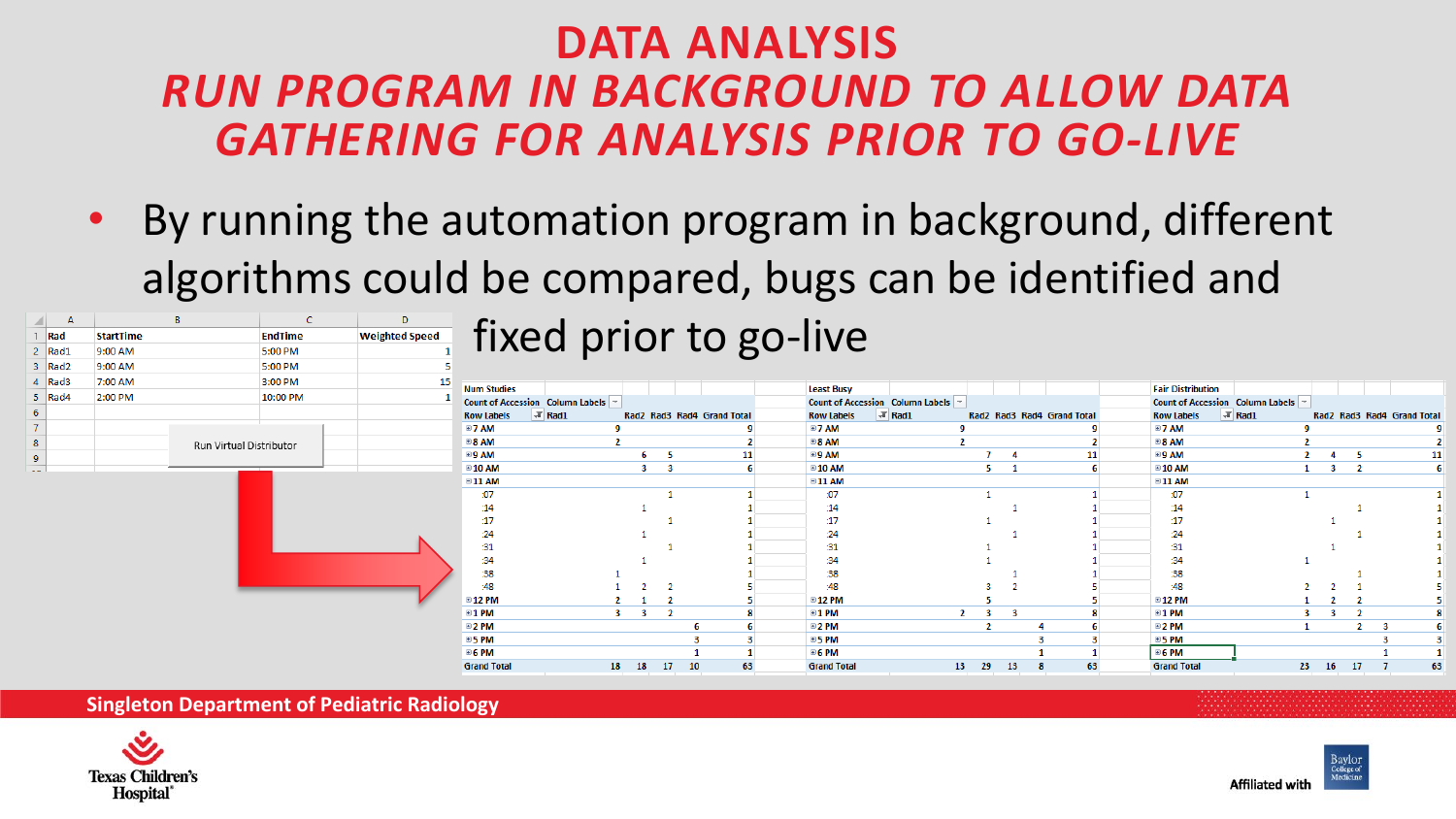### **FULL OPERATIONALIZATION** *CAPITALIZE ON TRUST CREATED FROM PRIOR STEPS TO ENSURE BUY-IN TO CULTURE CHANGE*

- Prior to go-live date for automated workflow, transparent communication to radiologists regarding the stepwise process used throughout planning and execution phases
- Included schematic illustrations of new workflow, as well as reasoning behind change to RVU workload balancing and projected changes in workloads
- On go-live date, all hands-on-deck to ensure ease of communication and real-time analytics